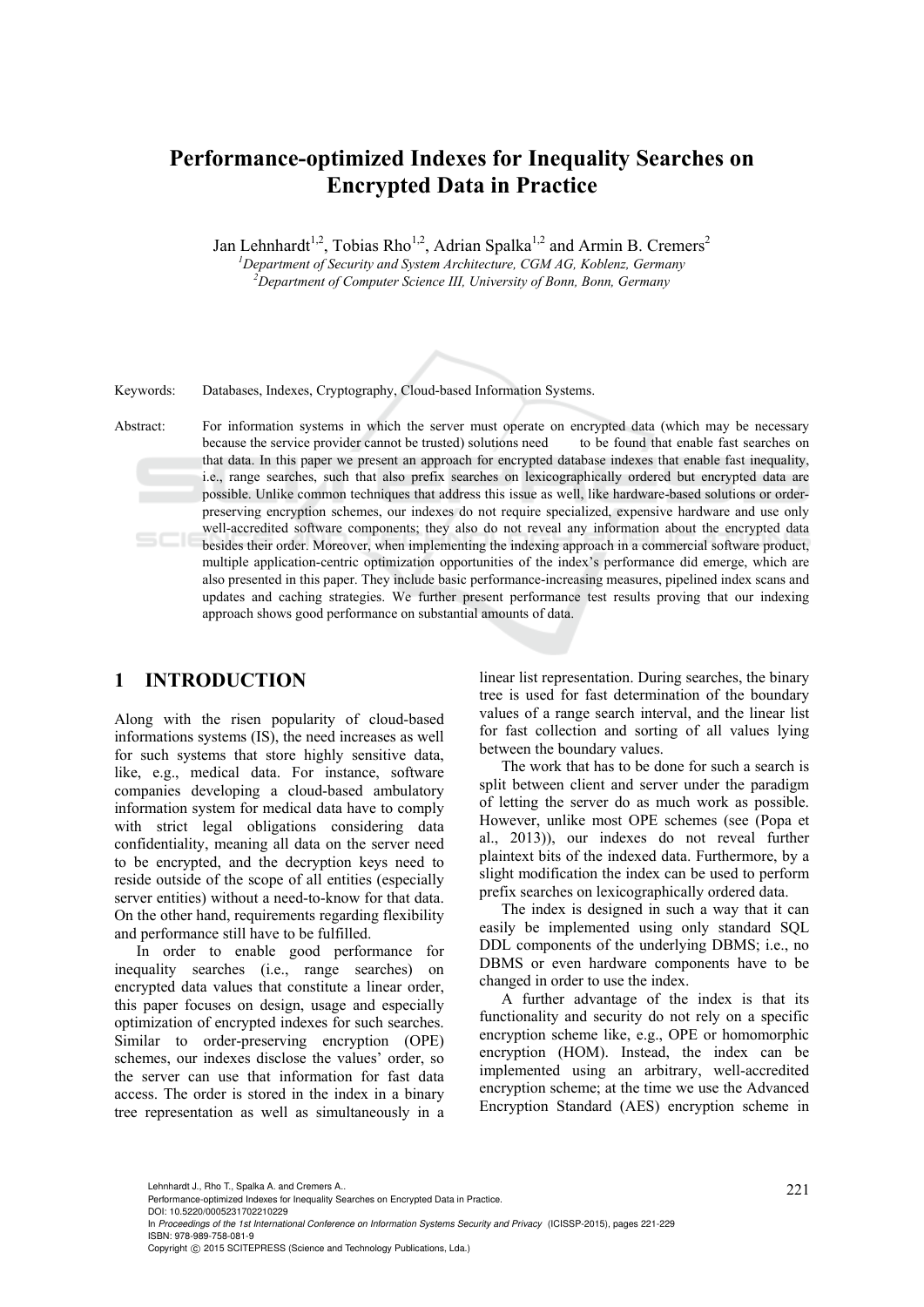Galois-Counter Mode (GCM) and 256 bits key length. Nevertheless, the encryption scheme can easily be replaced by another scheme if necessary.

We also present, from an application-centric point of view, several extensions of the basic index concept that significantly enhance its performance and applicability in a real-life software product. These extensions include performance-enhancing measures by standard "on-board" DBMS means, pipielined index scans and updates and caching strategies on both client and sever for faster data retrieval during read as well as write operations.

The remainder of the paper is organized as follows. After giving an overview of previous and related work in section 2 we introduce the index in section 3, covering its basic idea, implementation details and cryptographic considerations. In section 4, a set of basic performance-enhancing measures is introduced before caching strategies are presented in section 5. In section 6 performance test results are presented and discussed. The paper is concluded with summary and future considerations in section 6.

## **2 RELATED WORK**

Many publications exist that target fast access to encrypted data. E.g., in an early stage, (Hacigümüs et. al., 2002) defined a paradigm of letting the server do as much data processing as possible though dealing only with encrypted data, and hence presented a "coarse index" approach by labeling all encrypted data on the attribute level with their respective value domain partition.

More recent contributions have been made in the HOM, e.g., in (Gentry, 2009), and the OPE sector, e.g in (Agrawal et al., 2004), (Boldyreva et al., 2009) and (Liu and Wang, 2013). However, both classes of encryption schemes still lack performance; moreover, (Popa et al., 2013) shows that a whole list of OPE schemes leak a substantial amount of plaintext bits.

Another approach to the topic is the use of specialized hardware. Two examples of publications using that approach are (Ramamurthy et. al., 2013) and (Bajaj and Sion, 2011). Their basic idea is a server component that uses a common CPU to process all non-sensitive data, while all sensitive data is transferred to a trusted hardware component in which data enter and leave only in encrypted form. The authors claim that their solution may be less performant than plaintext systems, but orders of magnitude faster than software-only solutions, i.e., OPE and HOM schemes. Nevertheless, such systems

relying on specialized hardware are probably expensive and difficult to administer, apart from the fact that decryption keys reside on the server, albeit in a secure hardware module.

The focus of (Popa et. al., 2012) lies on the design of IS with an encrypted database backend. The authors present their system "CryptDB", which makes use of random, deterministic, homomorphic and order-preserving encryption schemes in a "SQLaware" way, so that native SQL queries can be executed on the encrypted data. The system also allows for dynamically adjusting the encryption layer on the DBMS server via a concept of "onions of encryption". The generic approach of CryptDB that enables to process (almost) all kinds of SQL queries is impressive. However, in this publication performance-enhancing measures like caching and pipelined index updates are neither considered nor discussed; so our work provides a contribution to the topic that is orthogonal to CryptDB's approach.

The same holds for (Tu et al., 2013): The authors present MONOMI, a system optimized for processing analytical queries over sensitive, encrypted data. It encompasses a *designer* and a *planner* component responsible for an optimized physical layout of the data at design time, respectively for the specification of optimized query execution plans at runtime. MONOMI's expressive power is demonstrated on the TPC-H benchmark, where it shows impressive performance. MONOMI focuses on analytical queries, which means it is optimized for DRL operations, i.e., SELECT statements. But again, in this publication the performance enhancements we do present in this paper are not considered. Furthermore, when considering range searches, MONOMI also relies on order-preserving encryption schemes, which we chose to avoid.

Like mentioned before, the authors of (Popa et al., 2013) show that current OPE schemes leak information besides the items' order; they propose an alternative "order-preserving encoding scheme" claimed to reveal no information apart from the linear order of the encrypted elements. They follow a similar approach to ours by encrypting the index items with an arbitrary encryption scheme and providing the items' order by organzing them in a binary tree. Yet we believe our indexes to have a performance advantage, for it needs fewer maintenance operations during normal DML operations, and especially because of our performance-enhancing measures presented in sections 4 and 5.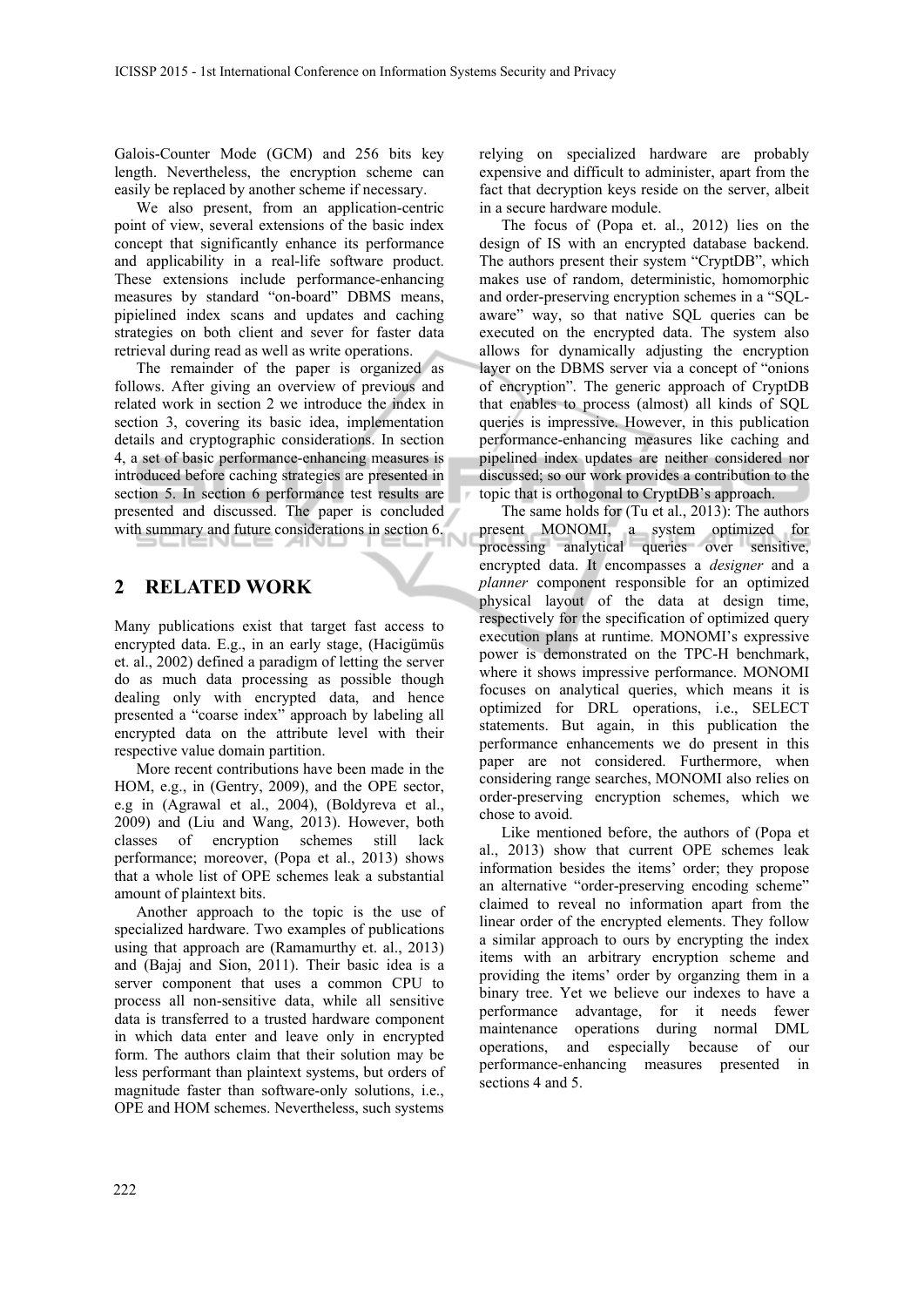## **3 THE INDEX**

In this section the basic idea of our index will be briefly described, after it has been introduced and described with greater detail in a previous publication of ours, (Lehnhardt et al., 2014).

### **3.1 Basic Idea**

The basic idea of our index evolves around a data structure holding the encrypted contents of all index items. It is persisted in and processed by a common DBMS, although we consider a complete in-memory solution as a next step. Each index item's content has been encrypted on the client such that the server is not able to view the content's plaintext. Furthermore, the linear order constituted by the index items is expressed in the index data structure by two representations: first, a binary tree representation and second, a representation as a linear list (when referring to the index's binary tree representation, we will sometimes refer to the index items als nodes; both terms are used synonymously).

Figure 1 shows an example of the index structure; note that the index item contents are only shown in plaintext for better understanding. Note further that the values of the linear list representation of the item's linear order are not related to the respective item values. They are rather arbitrary numbers chosen in such a way that they constitute the same linear order as the index item values.



Figure 1: Index structure containing item contents, binary tree organization and linear list numbers.

As the index items have a common structure, they are well suited for being stored in a common database relation, in which node ids, encrypted

contents, parent and child node references of the binary tree representation and linear list numbers are stored in separate attributes.

#### **3.2 Write Access**

When a new item is added to an index of binary tree height *H* containing up to  $2^H - 1$  items, the index's binary tree is traversed, starting at its root, until the right position for the insert is found, or it turns out that the value of the new item is already in the index. In this case the insert operation is skipped, because the index contains only unique items.

Since the decision for a node during tree traversal whether to proceed to its left or right child must be made on the node's plaintext content, that content needs to be sent to the client, where it can be decrypted. The decision of the next item to be fetched from the index is sent back to the server. Hence, every node of the traversal path to the new node's insert position must be transferred to the client, meaning  $H$  roundtrips between client and server, because new items are inserted at the binary tree's leaf level.

## **3.3 Read Access**

The main application of the index are range searches, i.e., all values lying in an interval  $[a, b]$ (the interval can also be open or semi-open).

Another index application are prefix searches on lexicographic data, e.g., all persons' last names starting with "sch". Since lexicographically ordered data also establish a linear order, this type of search can easily transformed in a range search on that data: The search for items matching the regular expression  $sch\Sigma^*$  can be transformed in an equivalent range search for items lying to the interval  $[sch, increment(sch)$  $= [sch, sci]$ 

When processing a range search with  $[a, b]$ being the search interval, the index's binary tree is first traversed looking for the appropriate index item value  $x$  being the closest match for the lower interval boundary  $a: x = min({k \in index | k \ge a}).$ The closest match  $\nu$  for the upper interval boundary *b* is accordingly:  $y = \max({k \in index | k \leq b})$ .

Both values are found by tree traversal, similar as described in 3.2; however, here the client keeps track during traversal of the closest candidate so far for a lower or upper boundary value match.

Having found  $x$  and  $y$ , a simple selection query is submitted to the DBMS, requesting all index items whose linear list number lies in the interval  $\left[\mathcal{U}_x, \mathcal{U}_y\right]$ , i.e., between the linear list numbers of x's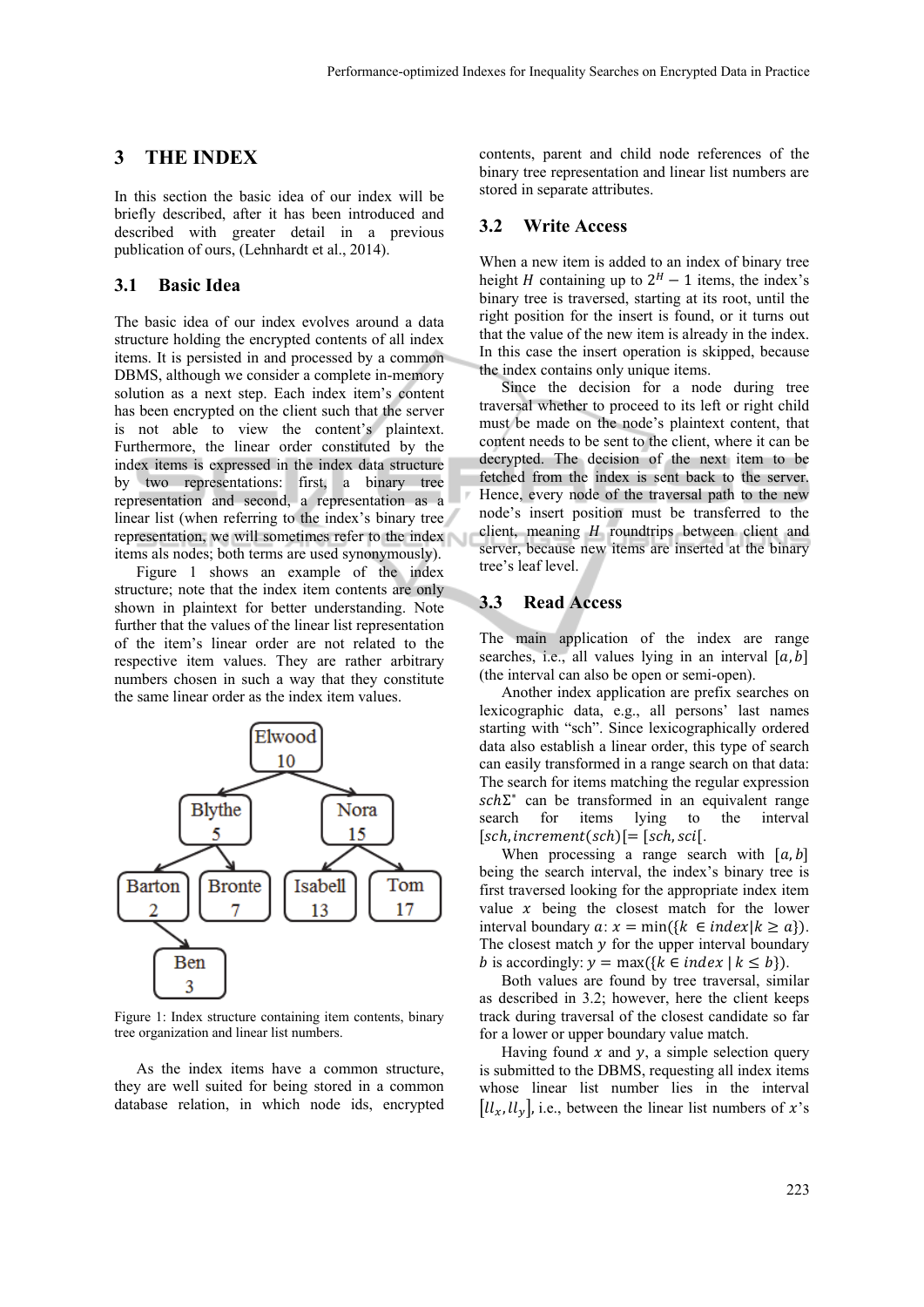and  $y$ 's index item. The DBMS can use the linear list numbers also to sort the query's result set.

## **3.4 Further Aspects**

#### **3.4.1 Division of Labor**

We would like to point out that the presented indexing approach implements a division of labor between client and server under the paradigm of letting the server do as much work as possible and making the client do only those steps that are not permitted for the server, i.e., accessing decrypted index values.

### **3.4.2 Security**

As mentioned before, in (Popa et al., 2013) it is shown that most OPE schemes leak a substantial amount of plaintext information. An "orderpreserving encoding scheme" is proposed that, like we do, uses an arbitrary, non-order-preserving encryption scheme like, e.g., AES, and expresses the items' linear order through additional structures. The authors further show that this scheme does not leak any plaintext information about the encrypted values besides their order. Since the approach of the "orderpreserving encoding scheme" is very similar to our range index data structure, the proof of (Popa et al., 2013) is also transferable, meaning that our index does not leak any plaintext information either, besides the values' order.

A further advantage of our index is not having to rely on the security of a particular encryption scheme. We have the liberty of choosing a fast, wellaccredited and widely accepted symmetric encryption scheme like AES-256 in GCM mode. And even if that scheme should be broken one day, it can easily be replaced by a new, still secure successor.

## **4 OPTIMIZATIONS**

In this section a set of performance-enhancing measures is presented that can be added to the index's basic idea given in section 3. Some of them are quite obvious, but should nevertheless be mentioned before the more sophisticated measures like pipelining and caching strategies (in section 5) are presented.

**Regular Database Indexes.** In order to perform fast operations on the database relation holding our index, a regular database index should be defined on

the index item id in order to find items fast; since only punctual searches are performed on id, the index should preferably be a hash index. Another index should be defined on the linear list number attribute, since it is part of the data access path during read accesses (see 3.3). Because value ranges are requested here, a B+-tree index is preferable.

**Redundancy.** In order to accelerate binary tree operations, several information that is contained implicitly in the index's binary tree representation should be made explicit:

- The reference to a node's parent node *refParent* for fast server-sided subtree retrieval, preferably with a (hash) database index defined on it. At the same time, the database relation should contain *refLeft* / *refRight* child reference attributes which enable fast subtree traversal on the client.
- The *height* attribute of an index item holds the height of the subtree the item constitutes in the index's binary tree representation, such that the value for *height* of item "Barton" in Figure 1 equals 2 and the height of "Elwood" equals 4. This helps accelerating tree balancing.
- *isLeftChild* tells whether the current index item is the left child of its parent node. This is helpful during determination of the change paths (see 5.3).

**Subtree Retrieval.** To reduce the number of server roundtrips, whole portions of the tree can be transferred to the client instead of single nodes, i.e., binary subtrees of a defined height limit  $h < H$ containing up to  $2^h - 1$  nodes. This way only  $[H/h]$ roundtrips are necessary. The subtree is then traversed in the client, until its leaf level is reached and the next subtree is requested or the entire tree's leaf level is reached and traversal terminates. Note that only the  $h$  nodes of a subtree's traversal path need to be decrypted instead of all up to  $2<sup>h</sup> - 1$ nodes in the subtree.

**AVL Tree.** We chose an AVL tree for the index's binary tree representation, for it is easy to implement and administer while still showing good performance. Furthermore, the subtree height can easily be varied in order to adapt roundtrip numbers and data volumes being transferred from server to client flexibly because of differing environmental circumstances like network latency and bandwidth.

**Deterministic Encryption.** When choosing a deterministic encryption function  $E$  such that the following equivalence holds:

$$
a=b \Leftrightarrow E(a)=E(b),
$$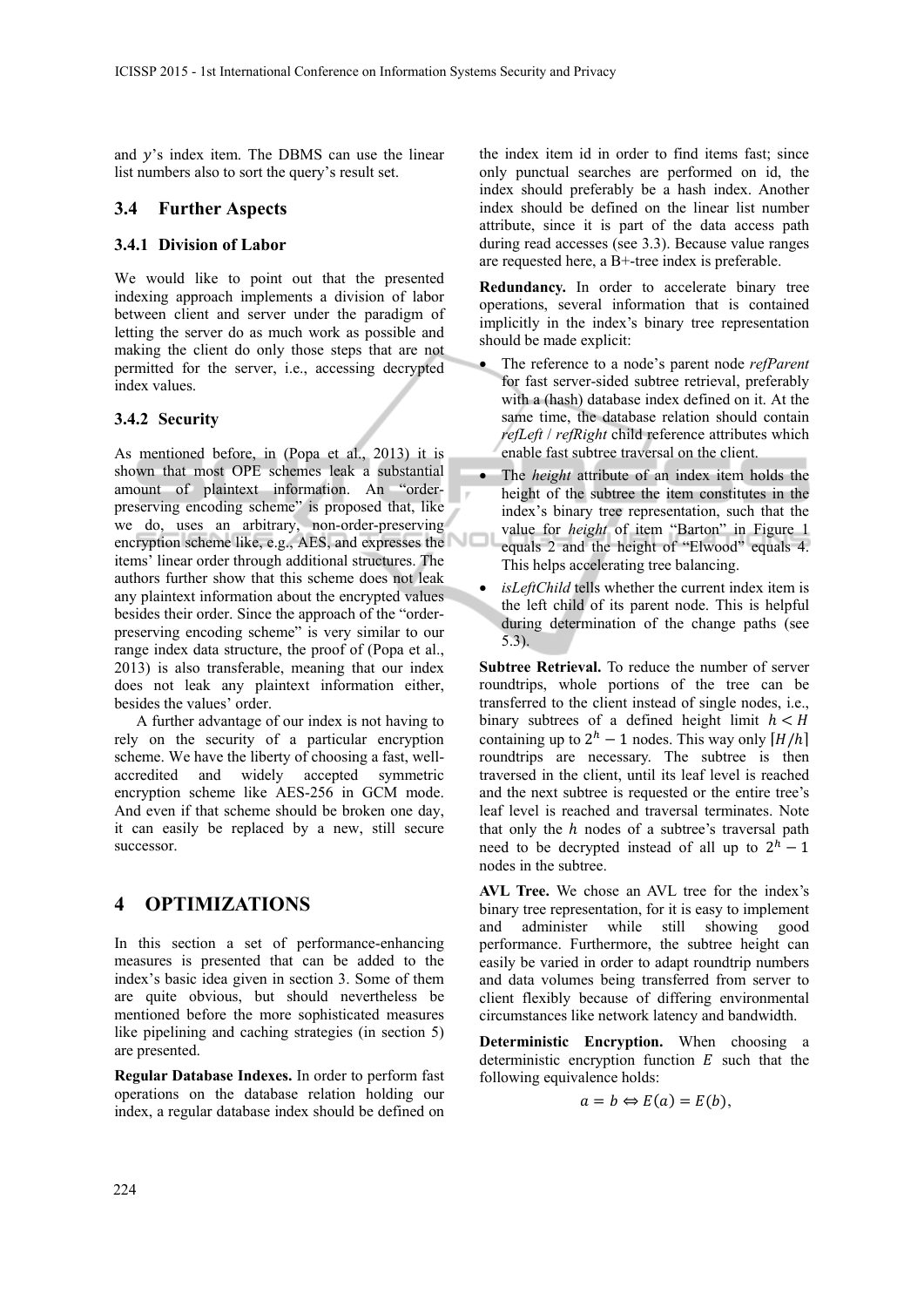then the step of adding a new item to the index can be improved the following way: If the population of the indexed data values is expected to contain many recurring values, i.e., that often a new index value  $x$ is to be inserted that is already in the index, then the client can encrypt x to  $x' = E(x)$  and let the server check whether  $x'$  is already in the encrypted index value attribute of the index's database relation. This is obviously much faster than the tree traversal described in 3.1. A database index defined on the encrypted index value attribute is then recommended.

**Pipelining during Read Access.** When processing an interval search, every interval border requires a separate tree traversal (see 3.3), so when a query contains  $n$  interval conditions, up to  $2n$  tree traversals are necessary, each requiring  $[H/h]$  server roundtrips, which would turn out to be expensive when all  $2n \cdot [H/h]$  subtree retrievals were executed consecutively.

Instead, all  $2n$  traversals can be processed in parallel by the client, while the database server performs all subtree retrievals in a single worker thread; hence, this procedure is rather a pipelined subtree retrieval instead of a parallel one.

Nevertheless, because the database server is by far not the bottleneck in our system architecture, it can easily serve all the requests with little additional latency for the entire query response time. Hence, a query containing many range conditions does not take substantially longer than a query with only a single one.

**Pipelining during Write Access.** Pipelining is also applicable for write accesses. Consider  $n > 1$  items are to be added to the index by the same client and have to be added as new nodes to the binary tree representation. Then the step of determining each node's designated parent node described in 3.2 can be executed in parallel, for it consists solely of readonly tree accesses.

When all parent nodes are determined, insertion of the new index node with possibly necessary subsequent tree re-balancing (see also 5.3) can be performed. This has to be done by the database in a pipelined instead of parallel mode in order to avoid tree inconsistencies.

If all new nodes have different designated parent nodes this is easy; a simple sequence of nodes is sent to the server, which are all added to the tree one after another. However, when the determined insert position for  $m > 1$  of the *n* new nodes is the same child position of the same parent node (see Figure 2), a slight modification has to be made to the basic

usage of AVL trees: A new node designated as the left child of a determined parent node is then

- either inserted exactly like that, if that place is currently not taken by another node,
- or inserted as the right child of the greatest item in the designated parent's left subtree.

All other AVL usage steps can remain the same, including tree rebalancing. If the client now inserts all  *conflicting new nodes in an ordered fashion,* starting with the smallest value proceeding to the greatest, the AVL tree's consistency will not be affected by the set of insertions.



Figure 2: New nodes competing for the same insert position.

Note that for the symmetric case, i.e., new nodes competing for being the right child of the same parent node, the above steps are simply turned to their opposites: all new nodes are sorted from greatest to smallest, and a new node is either inserted as the right child of its parent node, or, if that place is taken, as the left child of the smallest value in the parent node's right subtree.

## **5 CACHING**

Caching plays a big part in our set of performanceenhancing measures, which is why we devote an entire section to this topic. We distinguish between caching for read and for write access as well as between client and server caching.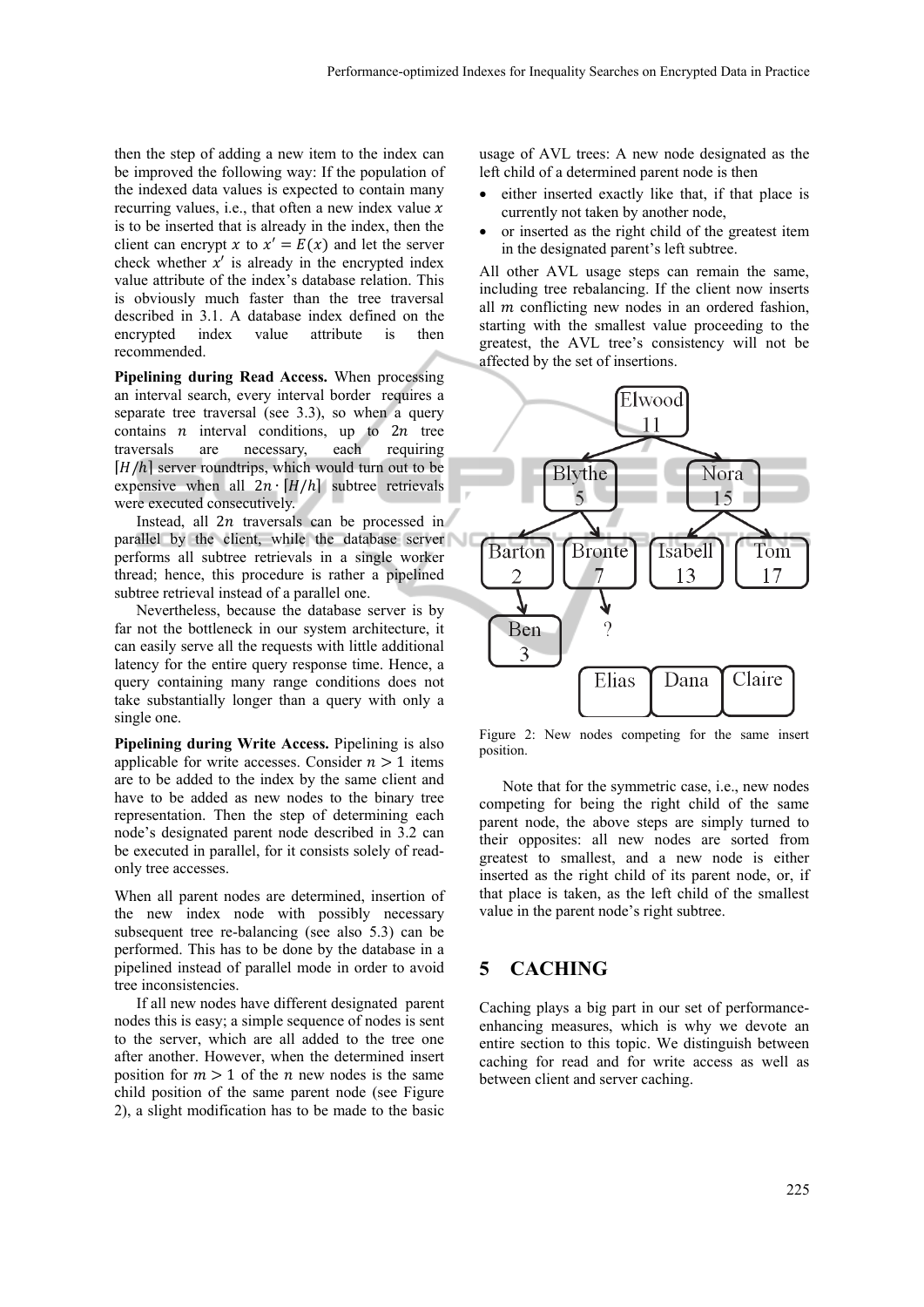#### **5.1 Server Caching**

A first naïve caching approach is to store temporary range search results on the server. For instance, consider one client having submitted a range search for all values of index  $IX$  lying in  $[a, b]$ , which initiates according to 3.3 two tree traversals with the result of a pair of closest match candidates  $x$  and  $y$ for  $a$  and  $b$ . This is followed by a selection of all index items whose linear list number lies between the linear list numbers of  $x$  and  $y$ :

$$
\sigma_{value \in [a,b]}(IX) = \sigma_{l \in [l \mid x, l \mid y]}(IX) = rs
$$

The resulting tuple set  $rs$  could be stored on the server, in case another client issues the exact same query for index values lying in  $[a, b]$ . However, since storing the result sets for many search intervals  $[a_i, b_i]$  might occupy too much space, a more compact caching method is preferable.

We therefore chose to cache for  $[a, b]$  instead of  $rs$  a triple for each interval border value:  $(E(a), lower, ll_x)$  and  $(E(b), upper, ll_y)$ , with

- $E(a)$  and  $E(b)$  being the encrypted border value, which is used as an identifier,
- lower and upper being the border type (also used as part of an identifier)
- $ll_x$  and  $ll_y$  being the linear list value of the closest match in the current tree extension for the given interval border,  $\alpha$  and  $\beta$ .

When a client submits a range search request for  $[a, b]$ , it first encrypts  $a$  and  $b$  and sends  $(E(a), lower)$  and  $(E(b), upper)$  to the server, where the cache is scanned for possible hits. If one cache hit occurs or both, the according triple's linear list number is fetched for the final selection of the range search operation. If not, tree traversal starts as described in 3.3.

A cached triple can be outdated when the index is changed, e.g., when an index item value is inserted whose value is a closer match for the triple's encrypted interval border. In that case the triple needs to be erased from the cache. At the moment we simply erase the server cache every time the index changes, but as of now we develop a more sophisticated cache-erasing algorithm soon.

#### **5.2 Client Caching**

In order to avoid as many redundant subtree retrievals as possible, subtrees that have been retrieved during previous searches can be stored on the client for later use. The "root subtree" for instance, i.e., the highest subtree below the entire

tree's root node, is always needed, because every traversal starts there. Other cached subtrees can be useful as well if the client searches for nodes or intends to insert nodes within close distance of previous tree accesses. Note that the same kind of subtrees is retrieved for both read and write accesses.

So, after its retrieval, the subtree below the node with id  $i$  is stored on the client as a cache entry. It contains the subtree's  $k \leq 2<sup>h</sup> - 1$  nodes and uses its root node's id  $i$  as an identifier. It is also useful to flag a cache entry as being the root subtree  $\tau_{root}$ , such that a cache entry  $\tau_i$  is of the following structure:

 $\tau_i = (i, \{(id_{i,l}, \{left, \phi_i\right), \ldots, \phi_i\}_{i,l}, \phi_i\}_{i \in [l], j \in [l], m \in [l], m \in [l], m \in [l], m \in [l], m \in [l], m \in [l], m \in [l], m \in [l], m \in [l], m \in [l], m \in [l], m \in [l], m \in [l], m \in [l], m \in [l], m \in [l], m \in [l], m \in [l], m \in [l], m \in [l], m \in [l], m \in [l], m \in [l], m \in [l], m \in [l], m \in [l], m \in [l], m \in [l$  $(id_{i,k}, left_{i,k}, right_{i,k}, cData_{i,k})$ , isRoot)

So when a subtree with root node id  $i$  is needed during tree traversal, the client first checks its cache whether it contains an entry  $\tau_i$ ; if it does not, a server call *getSubtree(i)* is submitted.

# **5.3 Erasing Client Caches**

Erasing the cache is obviously necessary when the index has been modified such that the cached subtrees are no longer consistent with their counterparts in the index's current extension in the database, i.e., when a new item is inserted into or deleted from the index. Without restriction to generality we consider only index insertions in the following of this subsection; nevertheless, the presented concepts apply as well to indexes that allow deletions.

Following a naïve approach, cache erasure can be done upon every index modification; whenever an item is inserted into the index, all currently connected clients are notified to erase all their cache entries. However, although it produces correct results, this is not a favorable approach, for it causes many unnecessary erasures, as will be shown in the following.

When a new item is inserted into the index, the binary tree representation of the index items' linear order, which is implemented using an AVL tree, may need to be rebalanced. The server does this by re-traversing the new node's traversal path back to the tree root, checking the balance of each node along the path.

In case of an imbalance, depending on its type, an appropriate rebalancing operation ("rotation") is performed on the node (that node is referred to as the "rotation point" in the following) . It changes the positions, child-parent relations and subtree heights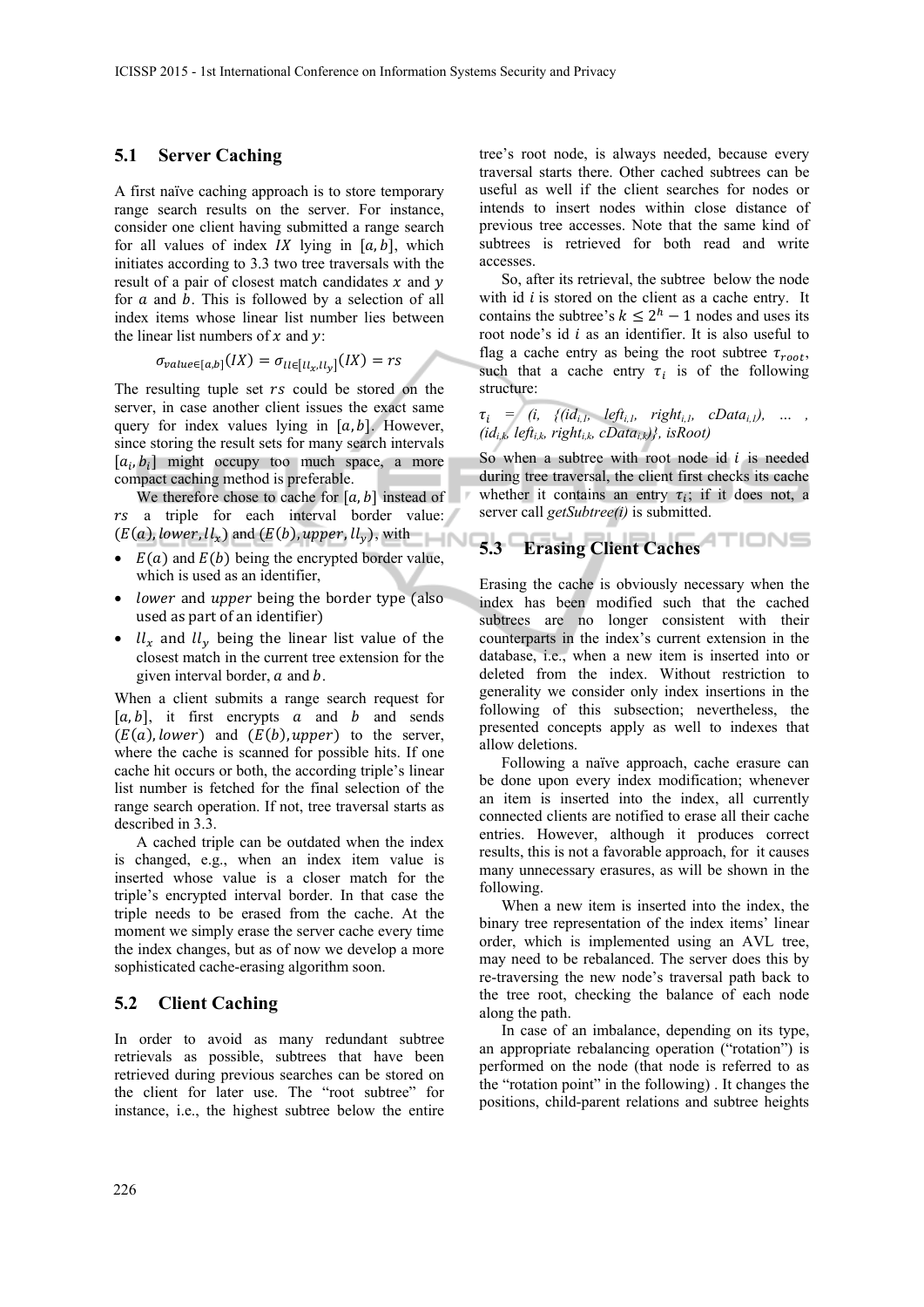of several nodes around the rotation point. At most one such rotation can occur during rebalancing, so if a rotation has occurred, the entire AVL tree is rebalanced, and the re-traversal is aborted. The balance of all nodes lying outside of the traversal path is not affected by the entire insert and rebalancing operation.

Combining the rotation on the re-traversal path with cached subtrees is best illustrated by an example. Figure 3 shows a set of cache entries  $\tau_i$ identified by their respective root node id, and a traversal path of a new node  $v_r$  inserted at the leaf level of  $\tau_{916}$ . Since the traversal path crosses only  $\tau_{916}$ ,  $\tau_{2824}$  and  $\tau_{1741}$ , the other three cache entries  $\tau_{1053}$ ,  $\tau_{2549}$  and  $\tau_{10}$  are not affected by the insertion. Moreover, supposing  $v_x$ 's insertion has caused a rotation in  $\tau_{2824}$ , this affects merely  $\tau_{2824}$  itself, while the other cache entries hosting the traversal path,  $\tau_{1741}$  and  $\tau_{916}$ , remain unchanged.



Figure 3: Traversal path after index item insertion, with a rotation in  $\tau_{2824}$ .

Hence, in theory only that cache entry in which the rebalancing operation happens needs to be erased  $(\tau_{2824}$  in our example), and all others can remain. Yet, from a practical perspective it is advisable to erase more cache entries for the following reason:

A rotation that occurs in a subtree may not change balances and heights of the nodes in the subtree's child subtrees, but it does change the tree levels of some of those nodes. Because subtrees are retrieved with a defined height, this would render a subtree's cached child subtrees useless, and in special cases even erroneous.

In our example, supposing a subtree height  $h = 5$ , the root nodes  $v_{1053}$  and  $v_{916}$  of  $\tau_{1053}$  and  $\tau_{916}$  are both located at tree level 11 before the rotation. After the rotation these tree levels may have changed to 10 and 12 or vice versa. Yet during all tree traversals, only subtrees with root nodes at tree level 1, 6, 11, 16 etc are requested, and  $\tau_{1053}$ 

and  $\tau_{916}$  would remain in the client cache as dead entries.

Hence, in our practical implementation we chose to erase the cache entry with the subtree containing the rotation point and all cache entries with that subtree's transitive child subtrees as well, i.e., in our example, cache entries  $\tau_{2824}$ ,  $\tau_{1053}$  and  $\tau_{916}$ . All other subtrees, and especially all subtrees along the traversal path above the subtree containing the rotation point can remain in the cache.

## **6 PERFORMANCE TESTS**

We benchmarked insert operations and interval searches on a publicly available database of 19,000 first and last names. The order of first and last names were randomized to avoid insert patterns with uncommon rebalance and re-caching operations.

The test environment consists of an Intel E5- 2640 server with 16 GB RAM, which hosts a Wildfly 8.1 and a Postgresql 9.3 server.

A Macbook Pro i7-4850HQ running Chrome 37 32-bit accesses the server via a 30 Mbit cable connection with a roundtrip time (RTT) of approximately 25 ms. The best performance was achieved with a maximum subtree depth of four, which may vary depending on index size, RTT and bandwidth.

#### **6.1 Bulk Insert**

We benchmarked a bulk insert of 19,000 patient records with our index defined on both the first and last name attribute (First 19k US/Spanish names from https://github.com/enorvelle/Name Databases).

Caching and pipelining optimizations were applied independently. See Table 1 for the results.

Table 1: Average bulk patient tuple insert time in milliseconds.

|                   | Single | Pipelined (8) |
|-------------------|--------|---------------|
| <b>Not Cached</b> | ~290   | ~28           |
| Cached            | ~230   | $\sim$ 35     |

For single tuple inserts the performance mainly depends on the number of client-server roundtrips. The graph in Figure 4 illustrates that caching keeps the average roundtrips for an insert low.

Still there are at least 3 roundtrips, which make insertion of single tuples expensive. Here pipelining improves the performance for bulk insert operations. The performance improves nearly linear up to eight pipelined patient inserts. The best performance is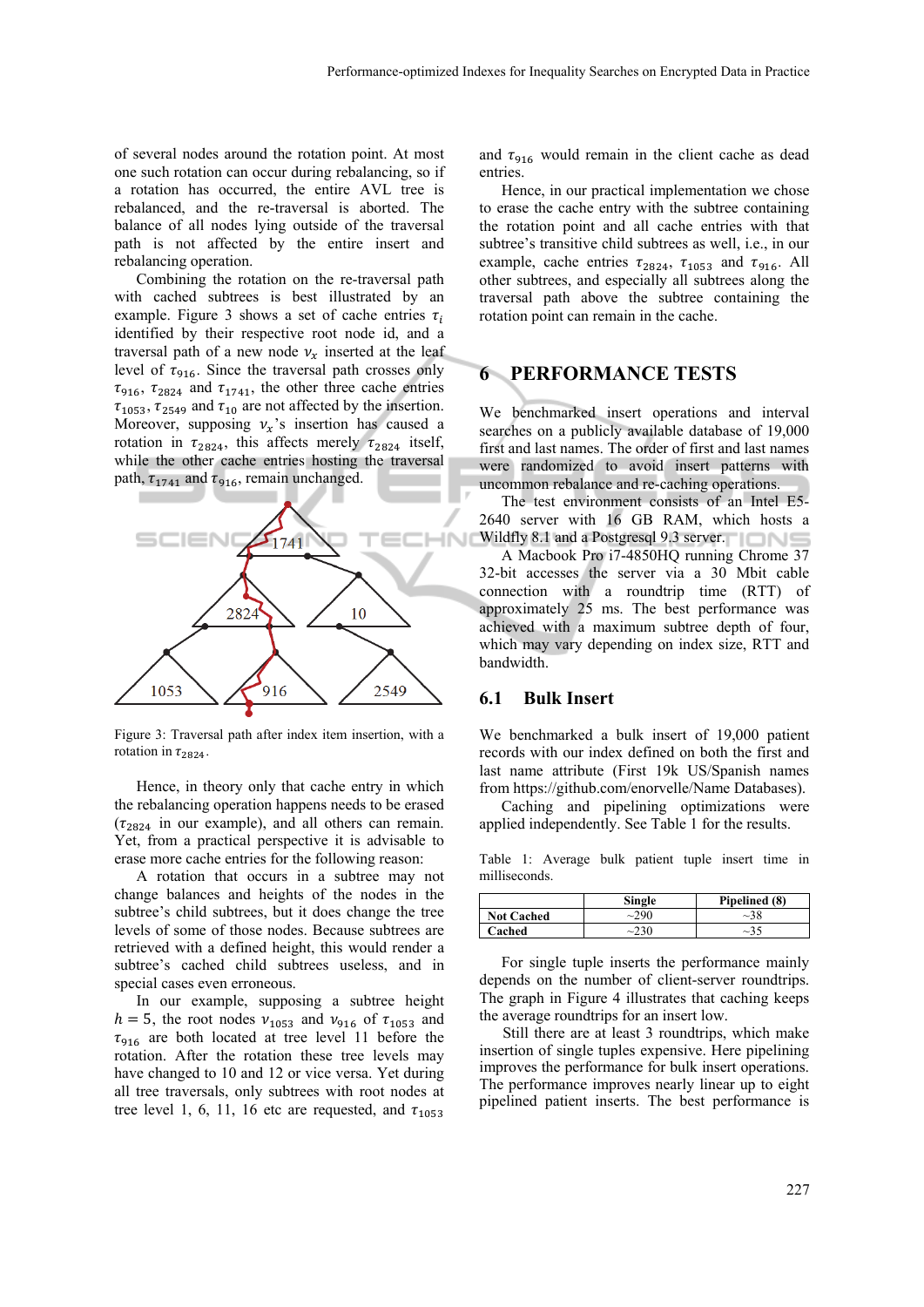achieved with a combination of caching and pipelining.



Figure 4: Average number of client-server round trips per pipelined insert. The x-axis is inserts in thousands, the blue line represents uncached, the red line cached inserts.

Caching further results in much lower server load and transfers. Table 2 illustrates the improvement achieved by caching.

Table 2: Number of server calls and server-to-client transfer in MB for 19.000 patients. ECHNI

|                      | <b>Not Cached</b> | Cached |
|----------------------|-------------------|--------|
| <b>Server Calls</b>  | 161 095           |        |
| <b>Transfer (MB)</b> |                   |        |

#### **6.2 Queries**

Caching and pipelining have a similar effect on range queries. A prefix search on the first name attribute results in two pipelined index traversals, the lookups of two interval borders. The query times on the 19,000 unique first / last names patients, ordered and with a limit of 20 are summarized in the **Single Range** column of Table 3.

Table 3: Average query times of a single and four pipelined range searches in milliseconds.

|                    | <b>Single Range</b> | <b>Four Ranges</b> |
|--------------------|---------------------|--------------------|
| <b>Not Cached</b>  | າາ:                 |                    |
| <b>Root Cached</b> | 79                  |                    |
| <b>Two Cached</b>  | 38                  |                    |
| <b>Full Cached</b> |                     |                    |

Complex queries benefit further from pipelining. Consider a query for the two prefixes "No" and "So" on both first and last names:

prefix("No", firstName) && prefix("So", lastName) ||

prefix("So", firstName) && prefix("No", lastName)

The query matches e.g. "**So**phia **No**rdes" and "**No**uzha **So**ldeo".

The query contains four independent range searches. Pipelining keeps the overhead for the additional searches low, see column **Four Ranges** in Table 3. Again the results were ordered by first and last name and are queried with a limit of at most 20 tuples per result set.

## **7 SUMMARY**

We presented an index structure enabling fast range searches on encrypted data that is used and maintained collaboratively on client and server. We further introduced multiple performance-enhancing measures for that index, including basic measures like redundancy and regular indexes on database relations as well as pipelined processing of read and write accesses, and caching strategies. We further showed the performance-enhanced index approach's good performance on a substantial set of data.

Future development includes further performance optimizations, like a refinement for client cache erasure in order to intelligently enforce a size limit for client caches, a more sophisticated erasing strategy for server caches, and an optimization of the serialization method of subtrees being transferred to the client using Google's protocol buffer technology.

Some of our target devices, mobile and web clients, are often unreliable and connected via high latency links. For this reason classic transactions are not a good choice for all concurrency scenarios, since often used resources, like the presented index structures, are locked for a long time. Therefore we developed an optimistic transaction management model aligned with our 3-tier architecture, which will be a topic of a later publication.

Our long-term goal is to provide "Secure SQL", an extension of the SQL language: It comprises the encrypted index operations described in this paper along with other index operations on encrypted data, while client operations would be encapsulated in extensions of database access libraries like JDBC. In Secure SQL, the creation of an index for range searches on an attribute attr in a relation rel would simply be achieved by the adapted SQL statement:

```
CREATE RANGE INDEX ON rel(attr);
```
## **REFERENCES**

Agrawal, R., Kiernan, J., Srikant, R. , Xu, Y., 2004. Order preserving encryption for numeric data. In